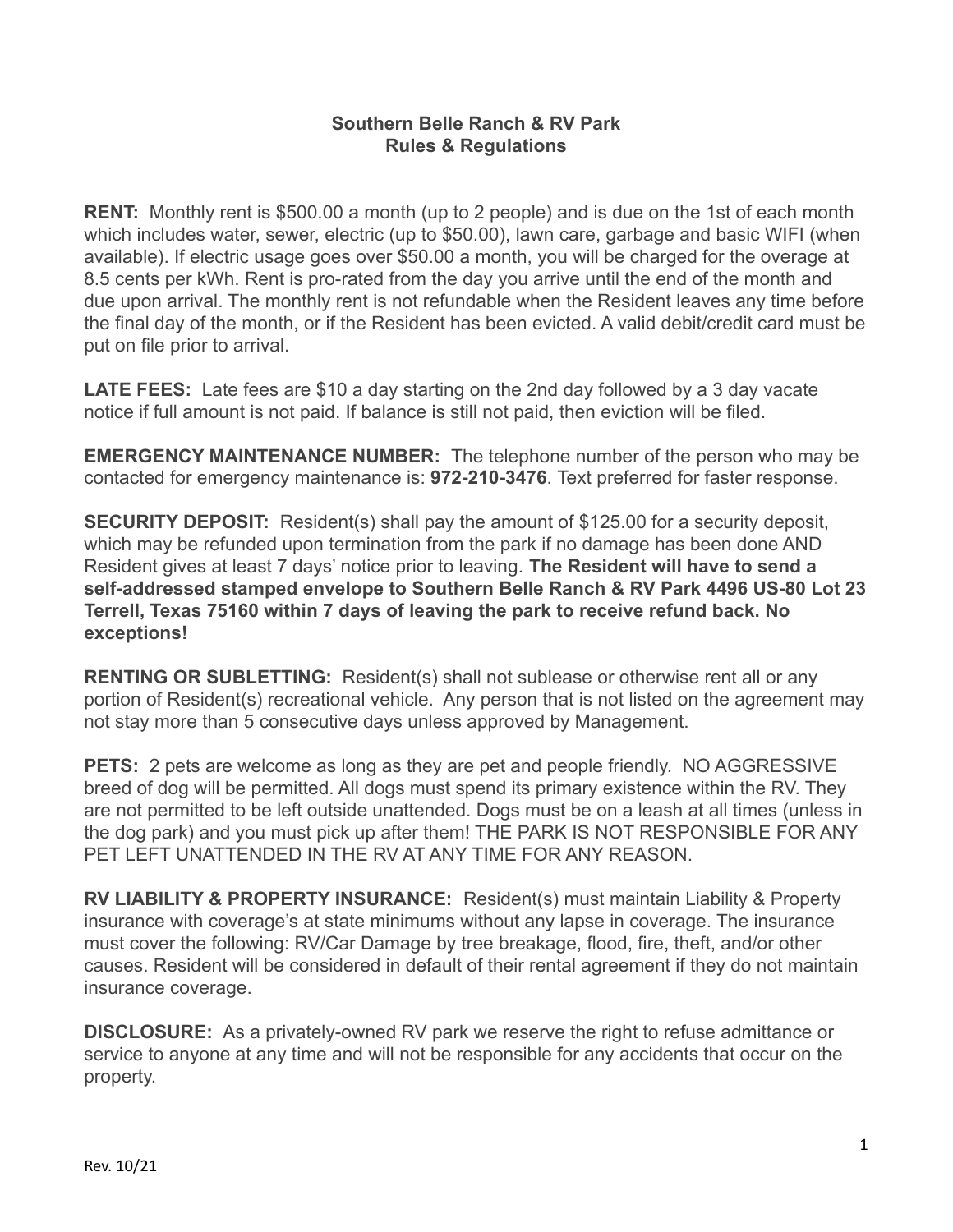**COMMUNITY RESPONSIBILITIES:** While the Management and Owners of the RV Park strive to assure the safety of the Residents and the property, they are not responsible for losses due to fire, theft, flooding, or any accidents. You the Resident are hereby notified that you assume personal risk in such matters. For any accident or injury on any RV site, the Resident of such RV shall indemnify and hold management harmless of any and all claims by any person(s).

## **Please take note of the following:**

- No AC window units or space heaters are permitted at any time for any reason- they trip breakers!
- RV's must be 15yrs or newer (unless approved by management by sending a photo of the RV PRIOR to move in)
- No more than 2 Residents and 2 pets are allowed per RV
- Sewer hose seals are required for all sewer hookups this is State Law!
- Use of neighboring vacant lots for personal storage, parking, dumping trash, gardens, etc. is prohibited.
- Each RV must be maintained in a neat and attractive condition at all times. No appliances, mattresses, large tools, pop up tents, pools, sheds, porches, trampolines, fences, dog houses, kennels or any type of clutter are permitted. If it doesn't fit on your slab, you won't be able to bring it. (Nice outdoor furniture is acceptable). Any landscaping done to your lot must not interfere with the lawn care provided by the RV Park.
- **Wash house is to be kept clean at all times**. Destruction or theft of any kind will be grounds for immediate eviction. Children under the age of 16 must be accompanied by an adult. **IF SHOWERS ARE USED, THEY MUST BE CLEANED AFTER EVERY USE TO HELP PREVENT THE SPREAD OF COVID!**
- Do not leave any food or anything poisonous such as antifreeze, oils, etc. that may hurt animals. We love our animals!
- Do not dump anything down the sink or toilet to help prevent septic issues. This includes wipes, non-septic safe toilet paper, condoms, food, grease, etc.
- Washing of rigs or vehicles is not permitted. Do not allow water to run freely. If your RV has a water or sewer leak, take care of the leak immediately to prevent fines for access water usage.
- Residents are held liable for any damage to property caused by the move-in/move-out of the RV.
- Do not drive or park on the lawn at any time for any reason. Stay on the main driveway at all times.
- **● If you have dogs you must pick up after them. This includes the driveway, the dog park, and your lot. Dogs must be on a leash at all times unless in the dog park area. Dogs may not be left outside unattended or be a nuisance to other Residents. ALL DOGS MUST BE PEOPLE AND PET FRIENDLY!**
- Do not cross over or lean on the fence into any pastures. Keep in mind some of our fencing is electric so keep a safe distance away from it.
- No loud parties, radios, vehicles, TVs and/or other unnecessary noise or disturbances. Quiet hours are from 9pm-8am.
- ALL RV's must arrive **NO LATER THAN 6PM** to get set up before dark.